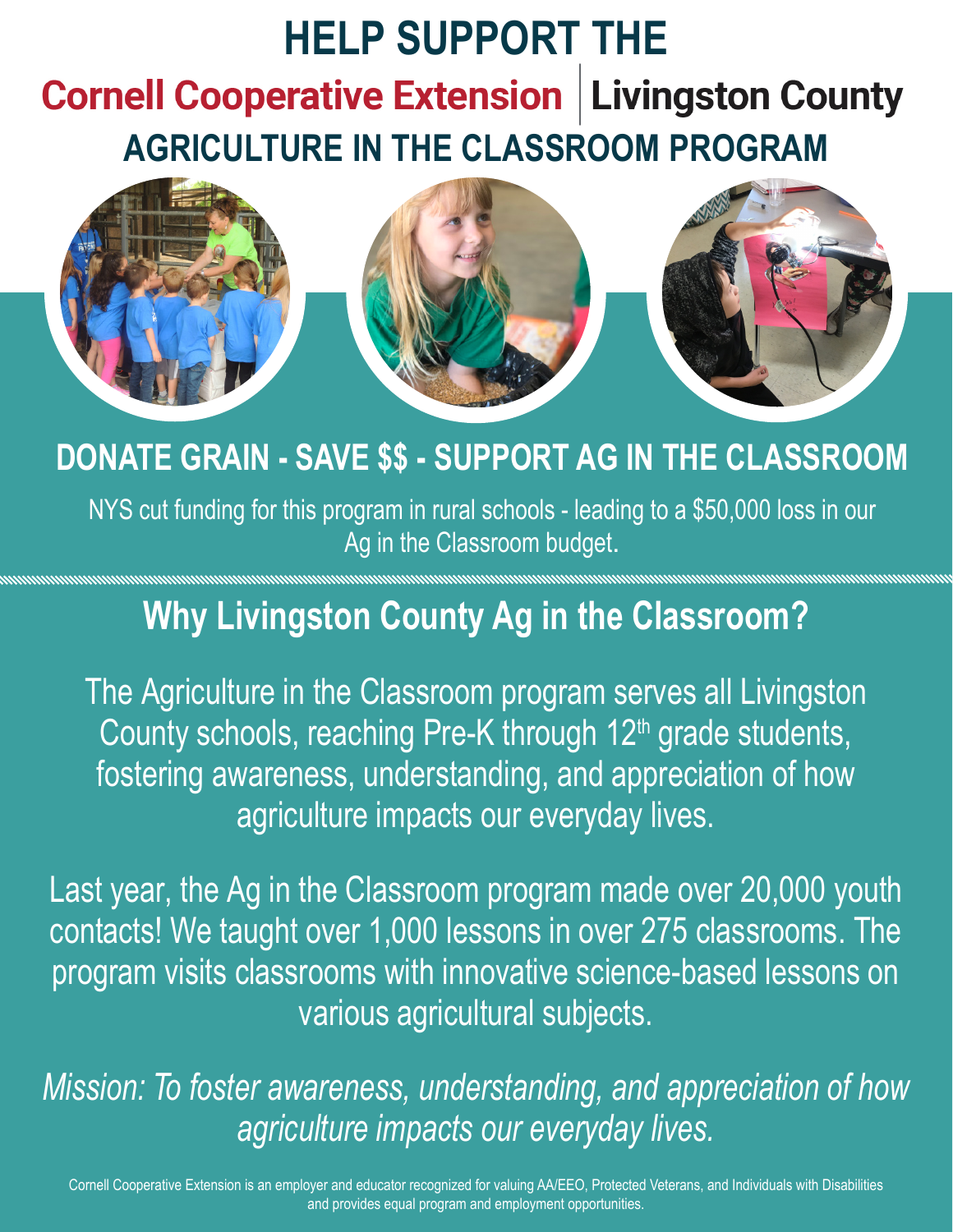# **HELP SUPPORT THECornell Cooperative Extension | Livingston County AGRICULTURE IN THE CLASSROOM PROGRAM**



## **DONATE GRAIN - SAVE \$\$ - SUPPORT AG IN THE CLASSROOM**

### **\$\$\$ Tax Advantages \$\$\$**

- Cash method farm proprietors reduce their federal and state income tax, and self-employement for those proprietors who are below the self-employment tax minimum, because they never recieve income from the sale of the crops.
- The expenses of growing the donated crops are still included in the farm expenses and are deductible on Schedule F, provided the crops are donated in the following year of production.

\*Please discuss the tax implications with your tax advisor or for more information or questions contact DeLisa Drum at dp253@cornell.edu, 585-991-5420, or 585-335-1752.

#### **Tax Guidelines for Donating Crops**

- The crops need to be given directly to CCE Livingston AITC. A warehouse receipt showing CCE Livingston AITC as the owner should be executed. If the crops are to be stored on the farm, a notarized letter of transfer can take the place of a warehouse receipt.
- CCE Livingston AITC will sell the crops, with the sales invoice showing Cornell Cooperative Extension of Livingston County as the seller.
- There cannot be an obligation to sell the crops prior to the donation and the proprietor should not advise as to when to sell.
- Following the donation, CCE Livingston AITC will assume costs of storage, transportation and marketing, and bear any risk of loss.
- The producer cannot sell the crops and remit the proceeds to CCE Livingston AITC, or the producer will be required to include the sale proceeds in income and the tax benefits of the donation will be lost.
- It is important to note that a donation of crops to CCE Livingston AITC is not a charitable donation, producers are not entitled to a charitable deduction on their income tax return for their contribution.